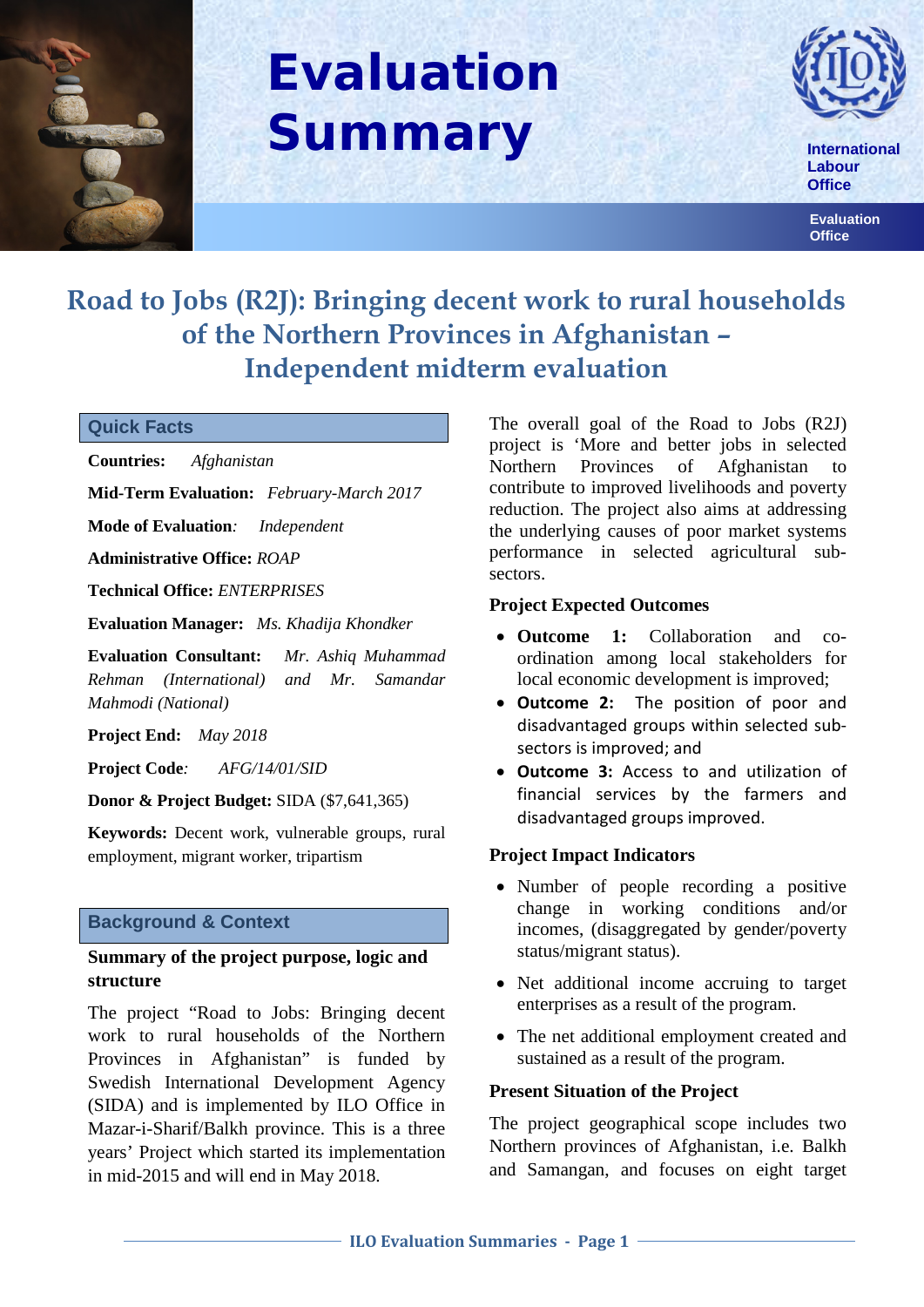districts in these two provinces. The project mid-term evaluation covered both the provinces, and the implementation period from April 2015 (project inception) up to February 2017 was covered by the evaluation.

#### **Purpose, scope and clients of the evaluation**

The main purpose of this evaluation was to assess the continued relevance of the intervention and the progress made towards achieving its planned objectives, to identify any issues, challenges, new opportunities and to recommend possible adjustments to improve the project performance.

The objective of the midterm evaluation was to identify where and how SIDA and the ILO can optimize their support to the Government of Afghanistan in the field of employment generation, with the aim to help Afghanistan create more and better jobs in selected Northern Provinces to contribute to the improved livelihoods and poverty reduction.

The midterm evaluation also aimed to assess the relevance, efficiency, effectiveness, impact, potential sustainability and progress of implementation of the currently ongoing 'Road to Jobs' Project; to evaluate the quality of Project implementation so far; and to assess the Project's capacity to respond to the current situation and needs of the country.

Main clients of the evaluation include ILO project office in Kabul, government of Afghanistan, workers and employers organizations, ILO HQ and DWT-New Delhi, ILO regional office for Asia and the Pacific and SIDA.

#### **Methodology of evaluation**

ILO's policy guidelines for results-based evaluation (2nd edition) 2012 provides the basic framework; the evaluation was carried out according to ILO standard policies and procedures. The evaluation adheres to the United Nations Evaluation Group (UNEG) norms and standards on evaluation as well as to the OECD/DAC evaluation quality standards.

The OECD/DAC evaluation criteria consisting of the relevance, the validity of design,

effectiveness and efficiency of resource used and gender integration into the project was applied. For each criterion, specific evaluation questions were developed to address the issues and concerns of the national constituents, stakeholders and ultimate beneficiaries.

A mixed method was employed in undertaking this evaluation, including; 1) Desk review, 2) In-depth interviews with stakeholders and project advisory committee, 3) Key informant interviews with project staff and consultants, and; 4) Interviews with direct (ultimate) beneficiaries.

The mixed method was recommended to ensure that data from different sources is collected to allow for quality data collection and triangulation.

#### **Main Findings & Conclusions**

The project continued its relevance and responsiveness to the Afghanistan context, the need of constituents, stakeholders and the target groups. And it was aligned with government priorities by addressing a number of areas related to the government priorities; like, women rights and empowerment, development of agricultural sectors and skills development for establishing SMEs, and improving market systems and value chains. The project is also aligned with the newly defined National Priority Programs (NPPs) of Private Sector Development, Comprehensive Agriculture Development Program, and Women's Economic Empowerment Program.

The aid effectiveness principles have been taken into account by the R2J project. As indicated in  $1<sup>st</sup>$  and  $2<sup>nd</sup>$  Progress Reports, the results are oriented with mutual accountability framework.

The project was being implemented in close collaboration with key stakeholders, and tripartite constituents. ILO-R2J conducted extensive consultations with all stakeholders in the provinces of Balkh and Samangan to bring them onboard and engage them in the project design, assessments, and selection of interventions and adaptation of implementation modalities.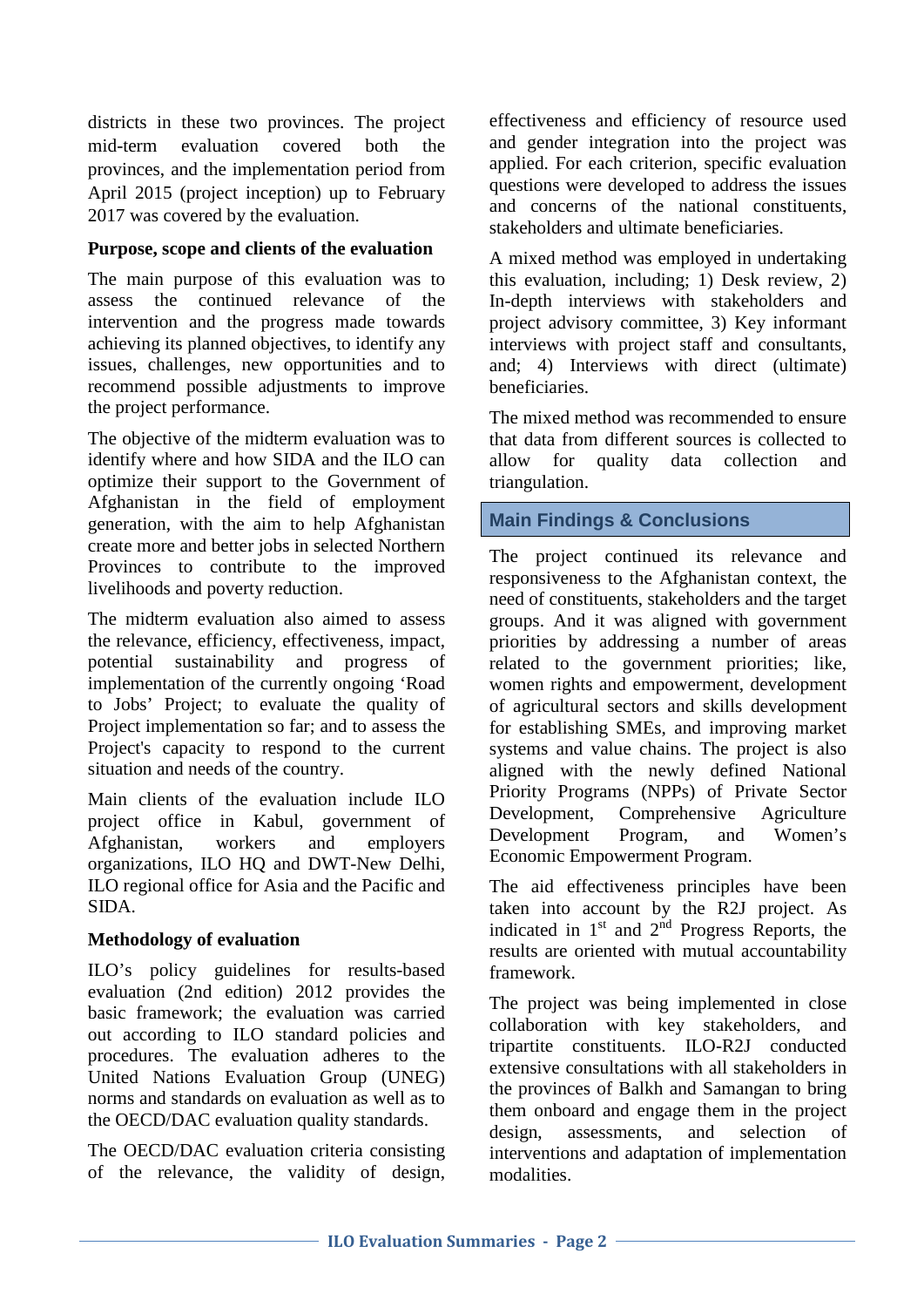Despite a number of uncertainties, post-conflict situation, increasing insecurity moving to the Northern provinces, the project objectives are still valid and coherent.

It was revealed that some 40-60% of outputs during the first and second year were implemented on time with achievement of 60- 80% of pre-defined milestones. Based on the indicators, it is likely that majority of outputs will be achieved by the end of the project.

Two of the three outcomes that include outcome 1: Collaboration and coordination among local stakeholders for local economic development is improved; and outcome 2: The position of poor and disadvantaged groups within selected sub-sectors is improved, while the third outcome seems to be not very much valid. Outcome 3: Access to and utilization of financial services by the farmers and disadvantaged groups improved; R2J partnered with Agriculture Development Fund (ADF) to introduce eligible and interested farmers to obtain interest based loans from ADF, but farmers are not willing to receive funds due to the fact that these loans are not Sharia Compliant. Also, market distortion is another big challenge.

All project resources, including funding, human, time, expertise and other resources were strategically allocated to achieve project objectives; a detailed implementation plan for 2016 well elaborated budget and had specific allocation for each activity and objective.

ILO/R2J was also collaborating with donor funded projects working with the government like, CARD-F, NHLP, SNAPII, and SEDEP/GIZ, UNDP/Gender Empowerment and FARM/GIZ. ILO has also collaborated with Youth employment project in Kabul. ILO is also collaborating with government to finalize cotton policy.

The project conducted a gender assessment, and based on the assessment results, a gender strategy was developed and implemented. Gender was considered as a cross-cutting Theme at all the stages of project implementation and gender issues were also addressed in the reporting. The gender disaggregated data and information is available and adequately analyzed and reported in the project documents.

### **Recommendations & Lessons Learned**

#### **Main recommendations and follow-up**

- 1. Improve the MRM System, Conduct DCED Audit and Improve M&E Planning and Reporting
- 2. Periodically Measure movement towards achieving Immediate Objectives
- 3. Revise and improve the Project Logical Framework
- 4. Re-Assess Immediate Objective 3 (Outcome 3) of the Project
- 5. Strengthen the Project Advisory Committee (PAC) Administration
- 6. Beneficiary selection criteria should be improved, monitored for compliance by implementing partners; and mechanism for identification of vulnerable groups should be identified and implemented.
- 7. Engage and Inform Stakeholders; and development and implement a stakeholders' engagement mechanism
- 8. Develop Realistic Plans Considering Assumptions and Risks
- 9. Continue Building the Capacity of Counterparts
- 10. Scale-up and Expand Markets System Development (MSD) Approach in other Provinces

#### **Lessons Learned**

Main lessons learned included impressive stakeholders engagement that increased project ownership, commitment of stakeholders and sustainability. Project Advisory Committee was